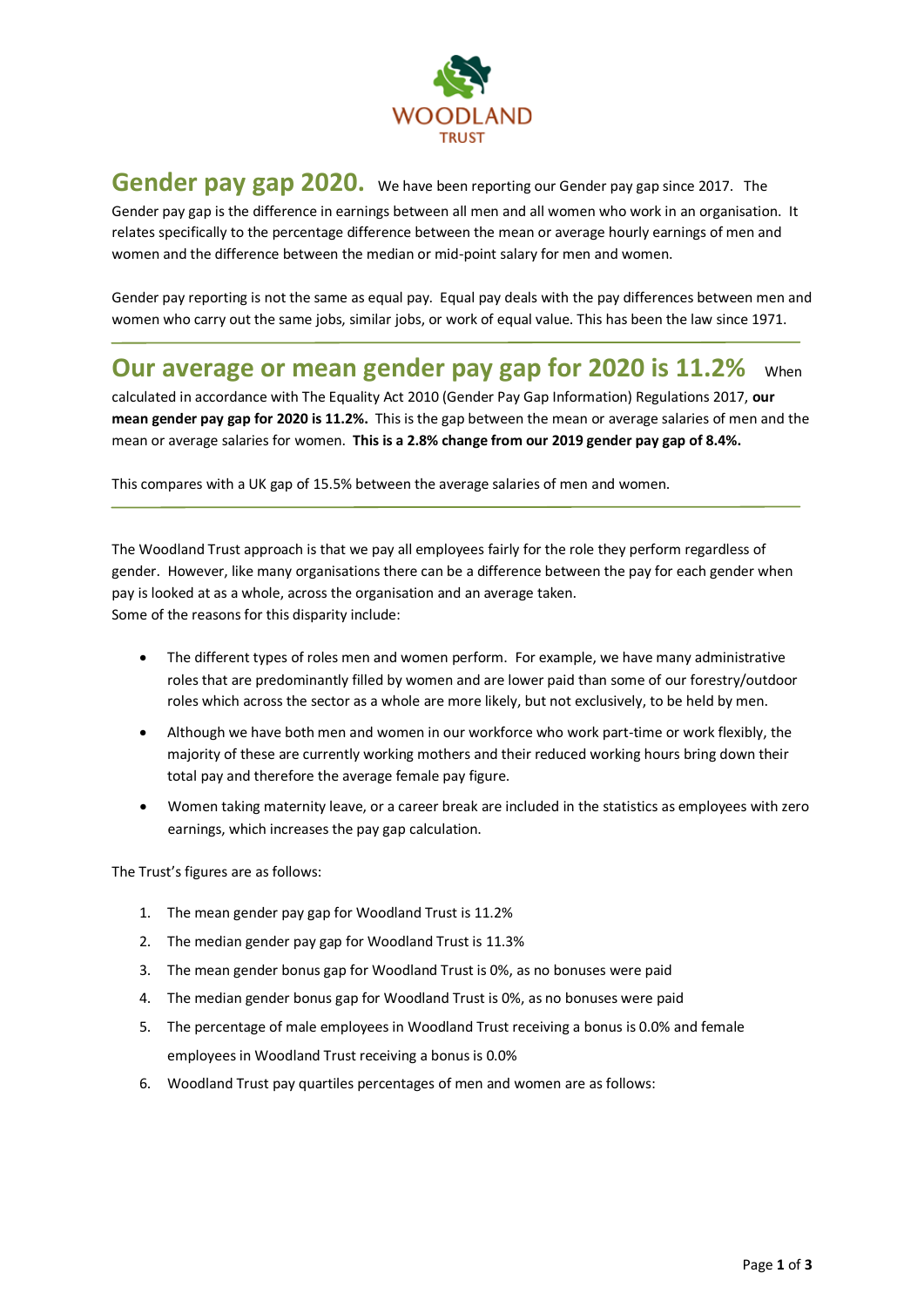

| <b>Band</b> | <b>Males</b> | <b>Females</b> | <b>Description</b>                                                                                                                                                   |
|-------------|--------------|----------------|----------------------------------------------------------------------------------------------------------------------------------------------------------------------|
| A           | 32.6         | 67.4           | The percentage split between male and female employees whose<br>standard hourly rate places them at or below the lower quartile*                                     |
| в           | 36.3         | 63.7           | The percentage split between male and female employees whose<br>standard hourly rate places them above the lower quartile* but at or<br>below the median             |
|             | 48.1         | 51.9           | The percentage split between male and female employees whose<br>standard hourly rate places them above the median but at or below the<br>upper quartile <sup>*</sup> |
| D           | 57.0         | 43.0           | The percentage split between male and female employees whose<br>standard rate places them above the upper quartile*                                                  |

\*Quartiles are the values that divide a list of numbers into quarters. The four quarters that divide a data set into quartiles are:

- The lowest 25% of numbers
- The next lowest 25% of numbers (up to the median)
- − The second highest 25% of numbers (above the median)
- The highest 25% of numbers

What are we doing:

Whilst we have a good balance of males and females in higher paid roles, we have many more females than males in lower paid roles, which also tend to be part time roles. Some of the reasons for this are outlined above; though taking up a part time role in a lower paid role may be a choice that individuals, both female and male, have consciously made.

We recruited a dedicated Head of Diversity & Inclusion reporting directly to the CEO, to help us address any gender bias in our recruitment and development opportunities. We believe this will ensure we are working harder to promote more women into senior roles.

We have signed up to Show the Salary, a campaign dedicated to promoting salary transparency as there is evidence that this helps to prevent existing salary gaps being perpetuated. We are introducing blind recruitment, where all personal details to identify a candidate, including gender will not be shown on their application. Any decision to interview will be based on skill, knowledge, and experience.

We want to improve our support for staff if they need to care for others and help new parents when having a child or returning to work. We have reviewed our Family benefits offer to encourage more staff to take up the Shared Parental Leave. The Trust now offers 12 weeks full pay for those who are taking time out to share parental responsibilities. The benefit for Maternity and Adoption leave has also been increased from 6 weeks full pay to 12 weeks full pay.

We have improved our IT offer, to enhance remote working opportunities and expanded our virtual learning opportunities to support flexible working.

We continue to make sure our pay processes are working well and that we pay equally for the job, regardless of gender.